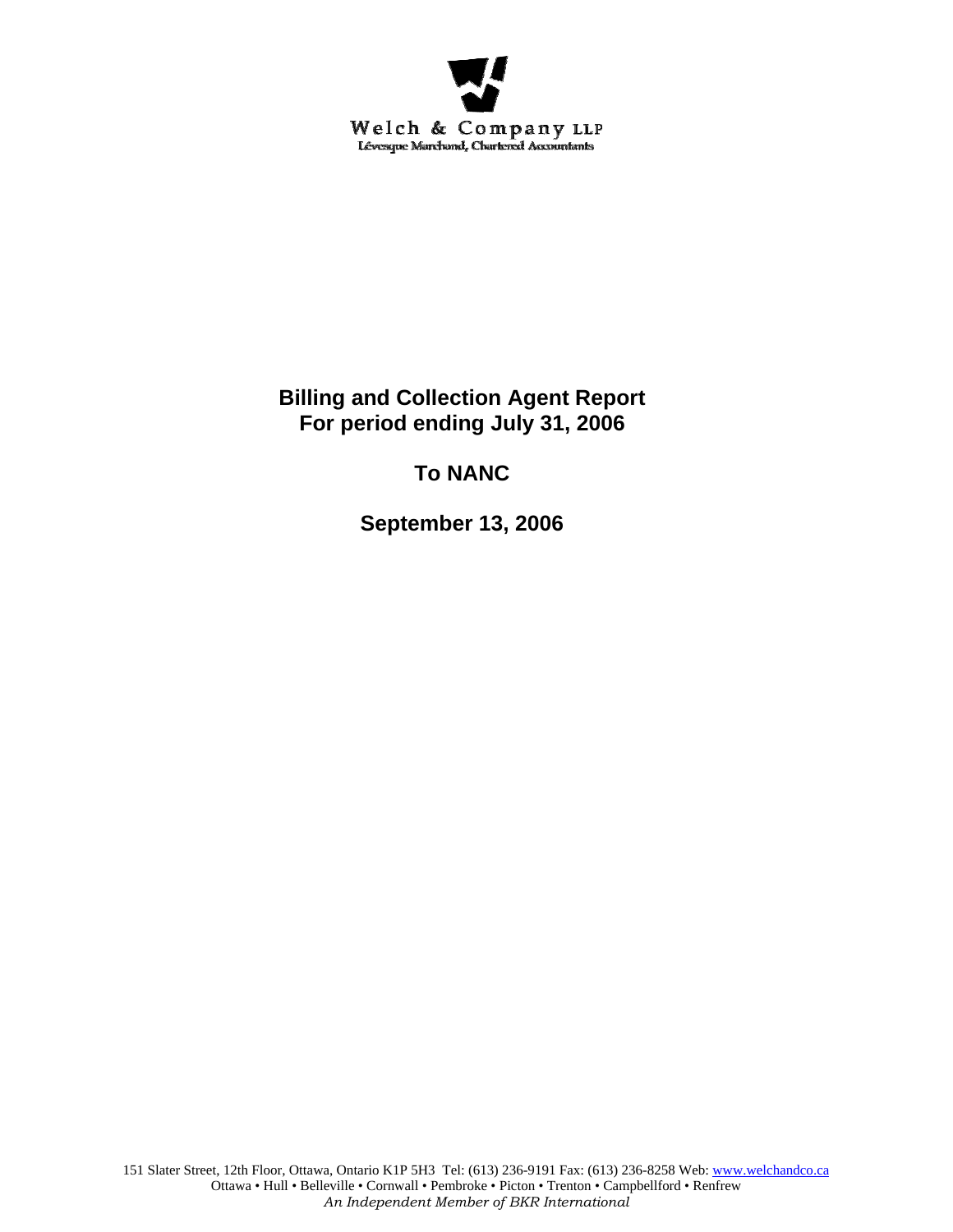# **NANPA FUND STATEMENT OF FINANCIAL POSITION July 31, 2006**

| <b>Assets</b><br>Cash Balance in bank account<br>Dreyfus Government Cash Management Fund                                                                                                           |                                                                                  | \$<br>74,457<br>5,825,000 |
|----------------------------------------------------------------------------------------------------------------------------------------------------------------------------------------------------|----------------------------------------------------------------------------------|---------------------------|
| Receivable from US Carriers<br>Receivable from Canada<br>Receivable from Caribbean countries<br>Receivables forwarded to FCC for collection (Over 90 days)<br>Allowance for uncollectible accounts | 542,293<br>5,791<br>4,469<br>79,146<br>(232,000)                                 | 399,699                   |
| Interest receivable                                                                                                                                                                                |                                                                                  | 19,500                    |
| <b>Total assets</b>                                                                                                                                                                                |                                                                                  | 6,318,656                 |
| Less: Accrued liabilities (see below for makeup)                                                                                                                                                   |                                                                                  | (2,071,394)               |
| <b>Fund balance</b>                                                                                                                                                                                |                                                                                  | \$<br>4,247,262           |
| <b>Makeup of Accrued Liabilities</b> (see following page for additional details)                                                                                                                   |                                                                                  |                           |
| Welch and Company LLP<br><b>NEUSTAR Pooling 1K Block Pooling Expenses</b><br><b>NEUSTAR Admin Expenses</b><br>Data Collection Agent - USAC<br>Carrier audits<br>Fund audit                         | 38,686<br>1,577,512<br>239,065<br>15,068<br>171,063<br>30,000<br>\$<br>2,071,394 |                           |

### **\*\*\*\*\*\*\*\*\*\*\*\*\*\*\*\*\*\*\*\*\*\*\*\*\*\*\*\*\*\*\*\*\*\*\*\*\*\*\*\*\*\*\*\*\*\*\*\*\*\*\*\*\*\*\*\*\*\*\*\*\*\*\*\*\*\*\*\*\*\*\*\*\*\*\*\*\***

# **Other items of note**

In July 2006, the Dreyfus Government Cash Management Fund earned a rate of return of 4.72%.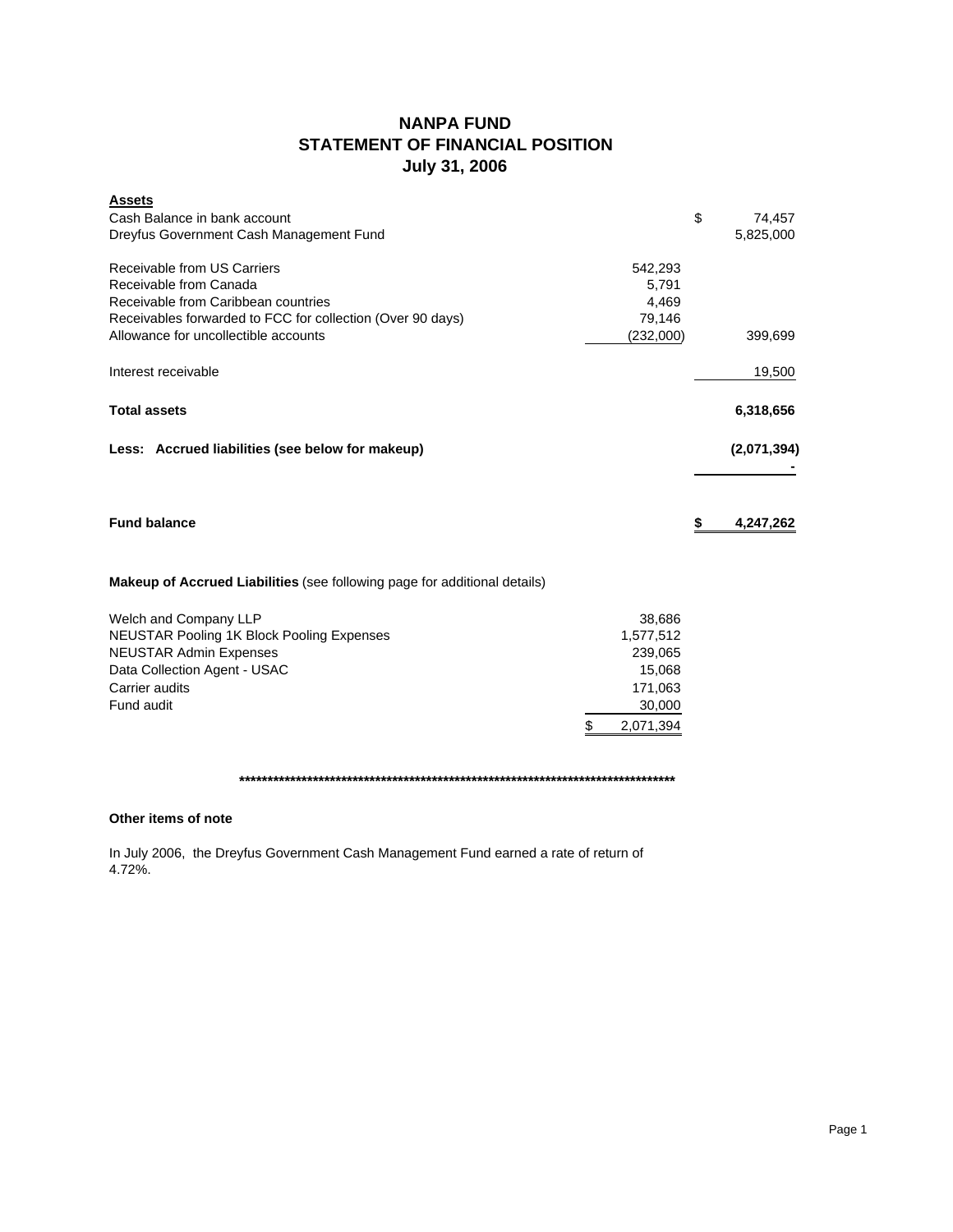### **NANPA FUND FORECASTED STATEMENT OF CHANGES IN FUND BALANCE July 2006 TO JULY 2007**

|                                                                 |          |                  |                 |                 |           |                 |           |               |           |                 |            |            |                  |                  |                  | <b>Difference between</b>       |                  |
|-----------------------------------------------------------------|----------|------------------|-----------------|-----------------|-----------|-----------------|-----------|---------------|-----------|-----------------|------------|------------|------------------|------------------|------------------|---------------------------------|------------------|
|                                                                 |          | <b>Jul-06</b>    | Aug-06          | Sep-06          | Oct-06    | Nov-06          | Dec-06    | <b>Jan-07</b> | Feb-07    | Mar-07          | Apr-07     | May-07     | <b>Jun-07</b>    | Total            | <b>Budget</b>    | forecasted actual and<br>budget | Jul-07           |
|                                                                 |          |                  |                 |                 |           |                 |           |               |           |                 |            |            |                  |                  |                  |                                 |                  |
| Revenue<br><b>International Contributions</b>                   |          |                  |                 |                 |           |                 |           |               |           |                 |            |            |                  |                  |                  |                                 |                  |
| Canada                                                          | (1)      | 11,582           | 5,791           | 5,791           | 5,791     | 5,791           | 5,791     | 5,791         | 5,791     | 5,791           | 5,791      | 5,794      |                  | 69,495           | 69,495           |                                 | 5,791            |
| Caribbean countries<br><b>Total International Contributions</b> | (1)      | 13,743<br>25,325 | $\sim$<br>5,791 | $\sim$<br>5,791 | 5,791     | $\sim$<br>5,791 | 5,791     | 5,791         | 5,791     | $\sim$<br>5,791 | 5,791      | 5,794      | $\sim$<br>$\sim$ | 13,743<br>83,238 | 13,743<br>83,238 |                                 | 13,742<br>19,533 |
|                                                                 |          |                  |                 |                 |           |                 |           |               |           |                 |            |            |                  |                  |                  |                                 |                  |
| Domestic Contributions - US carriers                            | (1)      | 2,736,857        | 220,616         | 220,616         | 220,616   | 220,616         | 220,616   | 220,616       | 220,616   | 220,616         | 220,616    | 220,616    | 25,000           | 4,968,017        | 4,876,926        | 91,091                          | 4,416,594        |
| Late filing fees for Form 499A                                  | (2)      | 2,500)           |                 |                 |           |                 |           |               |           |                 |            |            | 120,000          | 117,500          | ÷                | 117,500                         | $\sim$           |
| Interest income                                                 | (3)      | 21,255           | 15,000          | 15,000          | 15,000    | 15,000          | 15,000    | 15,000        | 15,000    | 15,000          | 15,000     | 15,000     | 15,000           | 186,255          | 180,000          | 6,255                           | 15,000           |
| <b>Total revenue</b>                                            |          | 2,780,937        | 241,407         | 241,407         | 241,407   | 241,407         | 241,407   | 241,407       | 241,407   | 241,407         | 241,407    | 241,410    | 160,000          | 5,355,010        | 5,140,164        | 214,846                         | 4,451,127        |
| <b>Expenses</b>                                                 |          |                  |                 |                 |           |                 |           |               |           |                 |            |            |                  |                  |                  |                                 |                  |
| <b>NANPA Administration</b>                                     | (4), (8) | 117,562          | 141,830         | 118,456         | 118,456   | 118,456         | 118,456   | 118,456       | 118,456   | 118,456         | 118,456    | 118,456    | 118,456          | 1,443,952        | 1,421,467        | 22,485                          | 120,862          |
| 1K Block Pooling Administration                                 | (4), (7) | 255,876)         | 318,327         | 296,419         | 296,419   | 296,419         | 296,419   | 296,419       | 296,419   | 296,419         | 296,419    | 296,419    | 296,419          | 3,026,641        | 3,501,341 (      | 474,700)                        | 296,419          |
| pANI                                                            | (9)      |                  | 25,000          | 12,500          | 12,500    | 12,500          | 12,500    | 12,500        | 12,500    | 12,500          | 12,500     | 12,500     | 12,500           | 150,000          | 150,000          |                                 | 12,500           |
| <b>Billing and Collection</b>                                   |          |                  |                 |                 |           |                 |           |               |           |                 |            |            |                  |                  |                  |                                 |                  |
| Welch & Company LLP                                             | (4)      | 19,900           | 19,900          | 19,900          | 19,900    | 19,900          | 19,900    | 19,900        | 19,900    | 19,900          | 19,900     | 19,900     | 19,900           | 238,800          | 238,800          | <b>Section</b>                  | 19,900           |
| Data Collection Agent                                           | (5)      | 9,652            | 5,416           | 5,416           | 5,416     | 5,416           | 5,416     | 5,416         | 5,416     | 5,416           | 5,416      | 5,416      | 5,416            | 69,228           | 65,000           | 4,228                           | 5,416            |
| <b>Annual Operations Audit</b>                                  | (6)      |                  |                 | 75,000          |           | $\sim$          |           |               |           |                 |            | $\sim$     | 30,000           | 105,000          | 30,000           | 75,000                          | $\sim$           |
| Carrier Audits                                                  | (10)     |                  |                 |                 |           |                 |           |               |           |                 | 700.000    |            | $\sim$           | 700,000          | 700,000          |                                 |                  |
| Bad debt expense (recovery)                                     | (11)     | 130,200          |                 |                 |           |                 |           |               |           |                 |            |            | $\sim$           | 130,200          |                  | 130,200                         | 120,000          |
| <b>Total expenses</b>                                           |          | 21,438           | 510,473         | 527,691         | 452,691   | 452,691         | 452,691   | 452,691       | 452,691   | 452,691         | 1,152,691  | 452,691    | 482,691          | 5,863,821        | 6,106,608        | 242,787)                        | 575,097          |
| Net revenue (expenses)                                          |          | 2,759,499        | 269,066)        | 286,284)        | 211,284)  | 211,284)        | 211,284)  | 211,284)      | 211,284)  | 211,284)        | 911,284) ( | 211,281) ( | 322,691)         | $508,811)$ (     | 966,444)         | 457,633                         | 3,876,030        |
| Opening fund balance                                            |          | 1,487,763        | 4,247,262       | 3,978,196       | 3,691,912 | 3,480,628       | 3,269,344 | 3,058,060     | 2,846,776 | 2,635,492       | 2,424,208  | 1,512,924  | 1,301,643        | 1,487,763        | 1,966,444        | 478,681)                        | 978,952          |
| <b>Closing fund balance</b>                                     |          | 4,247,262        | 3,978,196       | 3,691,912       | 3,480,628 | 3,269,344       | 3,058,060 | 2,846,776     | 2,635,492 | 2,424,208       | 1,512,924  | 1,301,643  | 978,952          | 978,952          | 1,000,000        | 21,048)                         | 4,854,982        |
|                                                                 |          |                  |                 |                 |           |                 |           |               |           |                 |            |            |                  |                  |                  |                                 |                  |
| Fund balance makeup:                                            |          |                  |                 |                 |           |                 |           |               |           |                 |            |            |                  |                  |                  |                                 |                  |
| Contingency                                                     |          | 1,000,000        | 1,000,000       | 1,000,000       | 1,000,000 | 1,000,000       | 1,000,000 | 1,000,000     | 1,000,000 | 1,000,000       | 1,000,000  | 1,000,000  | 1,000,000        | 1,000,000        | 1,000,000        | 1,000,000                       | 1,000,000        |
| Surplus                                                         |          | 3,247,262        | 2,978,196       | 2,691,912       | 2,480,628 | 2,269,344       | 2,058,060 | 1.846.776     | 1,635,492 | 1,424,208       | 512,924    | 301.643    | 21,048)          | 21,048)          |                  | 21,048)                         | 3,854,982        |
|                                                                 |          | 4.247.262        | 3.978.196       | 3.691.912       | 3.480.628 | 3.269.344       | 3.058.060 | 2.846.776     | 2.635.492 | 2.424.208       | 1,512,924  | 1.301.643  | 978,952          | 978.952          | 1.000.000        | 978.952                         | 4,854,982        |

(1) The US carrier contributions for the period from July 2006 to June 2007 is based upon actual billings in June 2006.

#### **Assumptions: Reconciliation of Forecast to Budget**

| The International carrier revenue is based on actual billings for 2006/07.                                                                                                                                                                                                                                                                          | Budgeted fund balance at June 30/07 - contingency                                      | 1.000.000  |
|-----------------------------------------------------------------------------------------------------------------------------------------------------------------------------------------------------------------------------------------------------------------------------------------------------------------------------------------------------|----------------------------------------------------------------------------------------|------------|
| The contributions for July 2007 are estimated based on budget for 2006/07                                                                                                                                                                                                                                                                           |                                                                                        |            |
| (2) These fees represent the \$100 late filing fee charged to those companies that do not file the Form 499A by the due date. Amount for June 2007 is based on an estimate.                                                                                                                                                                         | Shortfall in fund incurred between budget period (March 2006) and June 2006            | (478, 681) |
| (3) Interest income projections are estimates                                                                                                                                                                                                                                                                                                       | Additional billings in July                                                            | 91.091     |
| (4) The expenses for the NANPA Administration and Welch & Company LLP are based on contracts in force.                                                                                                                                                                                                                                              | Late filing fees (reversal) for Form 499A - 2006                                       | (2,500)    |
| The FCC has approved a modification and extension of the Pooling contract for the period June 15, 2006 to September 14, 2006                                                                                                                                                                                                                        | Additional interest earned in July over budget                                         | 6.255      |
| with two possible one-month extensions, while the re-bid for the contract is taking place. The same figures were used the period November 15, 2006 to July 2007.                                                                                                                                                                                    | Adjustment to June NANP Admin estimate to actual                                       | 889        |
| (5) The expense for the Data Collection Agent is based on estimate of costs by USAC for the 2006 calendar year.                                                                                                                                                                                                                                     | Adjustment to May & June Pooling bill estimates to actual                              | 895,899    |
| (6) \$30,000 and \$45000 has been accrued for the 2004/05 and 2005/06 fiscal years respectively for the annual operations audit that will be conducted once the FCC determines the scope of the audit. The cost of this audit ha<br>been negotiated. Amount recorded is based on prior year. The amount shown in June 2007 is for the 2006/07audit. | Pooling Change Order #41, 44, 45 in budget but not yet billed                          | (21, 908)  |
| (7) The August forecasted amount includes the forecasted monthly billing of \$296,419 plus the cost of submitted change orders of \$21,908                                                                                                                                                                                                          | Pooling - estimate of fixed price portion of expired contract (Jan 1/06 to June 14/06) | (118,000)  |
| (8) The August forecasted amount includes the forecasted monthly billing of \$118,456 plus the cost of approved change orders of \$23,374.                                                                                                                                                                                                          | Pooling - estimate of merit bonus portion of expired contract (Jan 1/06 to June 14/06) | (225,000)  |
| (9) The cost for pANI has been provided for as per the 2006/07 budget. The RFP for this has not yet been issued.                                                                                                                                                                                                                                    | Data Collection fees - Adjust June estimate to actual                                  | 1,189      |
| (10) The budget allowed \$700,000 for 16 carrier audits.                                                                                                                                                                                                                                                                                            | Over accrual of fees by one month in July                                              | (5, 417)   |
| The FCC indicated that there are 3 more audits completed for the 2005/06 at a cost of approximately \$171,000. These cost has been accounted for in the 2005/06 funding period                                                                                                                                                                      | Bad debts not budgeted for                                                             | (130, 200) |
| (11) The allowance covers all accounts considered potentially uncollectible at July 31, 2006. This will be covered by the contingency allowance.                                                                                                                                                                                                    | Estimated late filing fees for 2007                                                    | 120,000    |
| The invoices issued in June 2006 to current delinquent customers are considered as being uncollectible at the end of July.                                                                                                                                                                                                                          | Change orders for NANP administration budgeted for in 2005/06 not billed               | (23, 374)  |
|                                                                                                                                                                                                                                                                                                                                                     | Pooling change Order #43 not budgeted for                                              | (599)      |
|                                                                                                                                                                                                                                                                                                                                                     | Annual Operations audit - 2005 and 2006 audit not performed yet                        | (75,000)   |
|                                                                                                                                                                                                                                                                                                                                                     | Estimated increase of total contract cost based on bridge contract                     | (55, 692)  |
|                                                                                                                                                                                                                                                                                                                                                     | Forecasted fund balance at June 30/07                                                  | 978.952    |